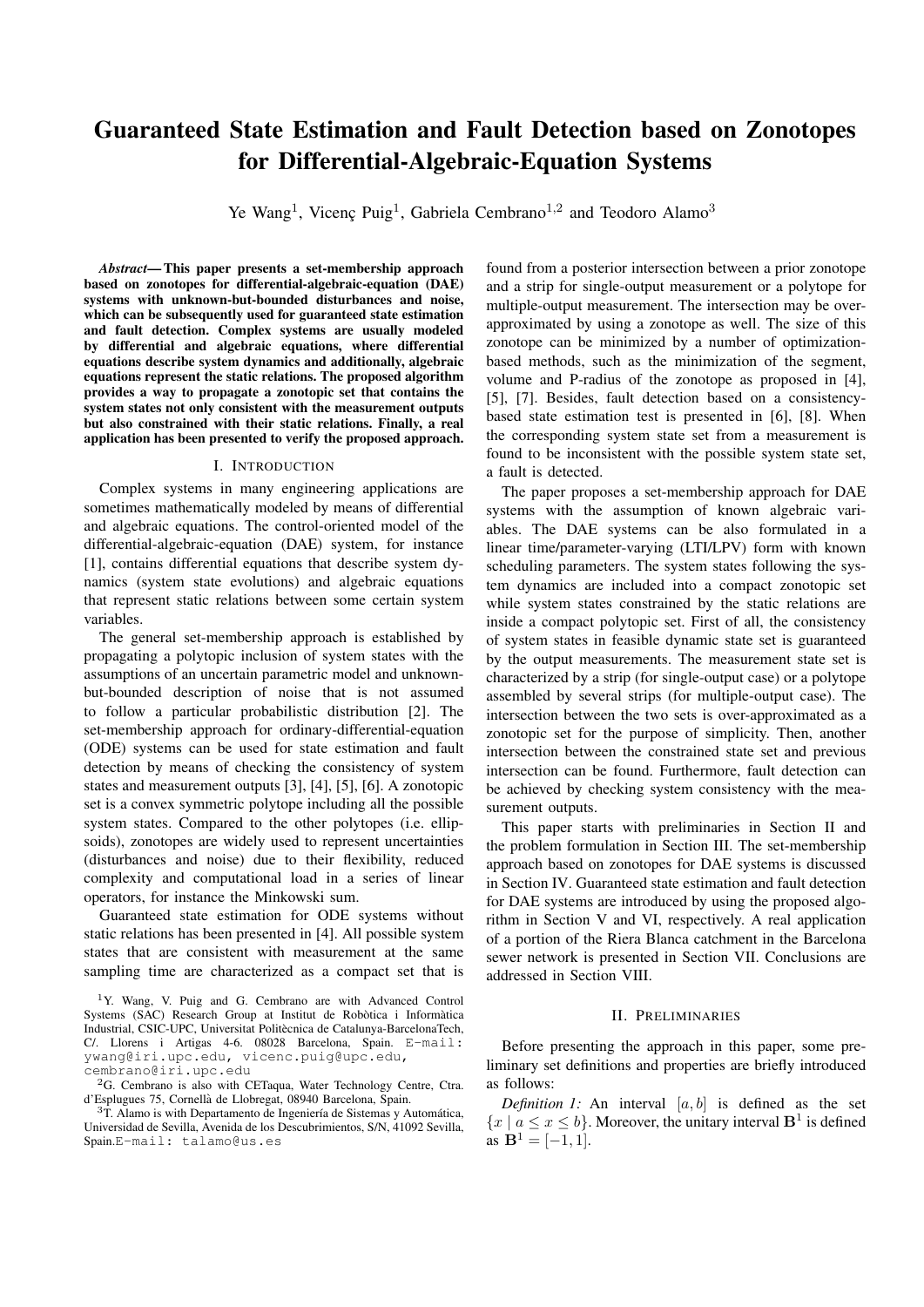

Fig. 1. Some specific zonohedrons

*Definition 2:* A unitary box  $\mathbf{B}^n \in \mathbb{R}^n$  is a box composed of n unitary intervals.

*Definition 3:* The Minkowski sum of two sets  $X$  and  $Y$ is defined by  $\mathcal{X} \oplus \mathcal{Y} = \{x + y \mid x \in \mathcal{X}, y \in \mathcal{Y}\}.$ 

*Definition 4:* A polyhedron set  $P \in \mathbb{R}^n$  is defined as an intersection of a finite number of half-spaces in a form  $P =$  ${x \in \mathbb{R}^n \mid Qx \leq b}$  with  $Q \in \mathbb{R}^{m \times n}$  and  $b \in \mathbb{R}^m$ . If  $P$  is bounded, then  $P$  is a polytope.

A zonohedron is a convex polyhedron, where every surface is a polygon with point symmetry as some zonohedrons shown in Figure 1. In general, a zonotope can be defined by means of the Minkowski sum of a matrix including line segments with a center.

*Definition 5:* An *m*-zonotope  $\mathcal{Z} \in \mathbb{R}^n$  ( $m \ge n$ ) is defined by hypercube affine projection with the center  $p \in \mathbb{R}^n$  and a matrix  $H \in \mathbb{R}^{n \times m}$  as  $\mathcal{Z} = p \oplus H\mathbf{B}^m$ .

*Definition 6:* A strip  $S$  is defined as  $S$  ${x \in \mathbb{R}^n \mid |Cx - d| \leq \sigma}.$ 

*Property 1:* The Minkowski sum of two zonotopes  $Z_1$  =  $p_1 \oplus H_1 \mathbf{B}^{n_1}$  and  $\mathcal{Z}_2 = p_2 \oplus H_2 \mathbf{B}^{n_2}$  is still a zonotope as  $\mathcal{Z} = \mathcal{Z}_1 \oplus \mathcal{Z}_2 = (p_1 + p_2) \oplus [H_1 \ H_2] \mathbf{B}^{n_1 + n_2}.$ 

*Property 2:* The image of a zonotope  $\mathcal{Z} = p \oplus H\mathbf{B}^m$ by a linear mapping matrix K can be calculated as  $KZ =$  $Kp \oplus KHB^m$ .

*Property 3:* Consider a zonotope  $\mathcal{Z} = p \oplus H\mathbf{B}^m$ , the smallest box (Interval Hull) containing the zonotope is given by  $\Box Z = p \oplus rs(H)$ **B**<sup>*m*</sup>, where  $rs(H)$  is a diagonal matrix such that  $rs(H)_{i,j} = \sum_{j=1}^m |H_{i,j}|$ .

*Property 4 (Intersection between zonotope and strip [4]):* Given a zonotope  $\mathcal{Z} = p \oplus HB^r$  and a strip  $S = \{x \in \mathbb{R}^n \mid |Cx - d| \le \sigma\}$ , there exist a vector  $\lambda \in \mathcal{R}^n$ , the zonotopic over-approximation  $\widetilde{\mathcal{Z}}$  of the intersection is defined as  $\tilde{\mathcal{Z}} = \tilde{p}(\lambda) \oplus \tilde{H}(\lambda)B^{r+1}$ , where  $\widetilde{p}(\lambda) = p + \lambda (d - Cp)$  and  $H(\lambda) = [(I - \lambda C)H \ \sigma \lambda].$ 

*Property 5 (Intersection between zonotope and polytope [9]):* Given a zonotope  $Z = p \oplus H\mathbf{B}^r$  and a polytope  $\mathcal{P} = \{x \in \mathbb{R}^n \mid |Qx - d| \leq b\}$  where  $Q \in \mathbb{R}^{m \times n}$  and  $b = [\dot{b}_1, b_2, \dots, b_m]^T$  with  $b_i \in \mathbb{R}_+, i = 1, 2, \dots, m$ , there exists a matrix  $\Lambda \in \mathbb{R}^{n \times m}$ , the zonotopic over-approximation  $\widetilde{Z}$  of the intersection is defined as  $\widetilde{\mathcal{Z}} = \widetilde{p}(\Lambda) \oplus \widetilde{H}(\Lambda) \mathbf{B}^{r+1}$ , where  $\widetilde{p}(\Lambda) = p + \lambda (d - Qp)$  and

$$
\widetilde{H}(\Lambda) = \begin{bmatrix} (I - \Lambda Q)H & \Lambda \Sigma \end{bmatrix} \text{ with } \Sigma = \begin{bmatrix} b_1 & 0 & \cdots & 0 \\ 0 & b_2 & \cdots & 0 \\ \vdots & \vdots & \ddots & \vdots \\ 0 & 0 & \cdots & b_m \end{bmatrix}.
$$

# III. PROBLEM FORMULATION

The generalized uncertain discrete-time control system can be formulated by using a DAE as follows:

$$
x_{k+1} = f(x_k, u_k, z_k, \omega_k), \qquad (1a)
$$

$$
0 = g(x_k, u_k, z_k, \sigma_k), \qquad (1b)
$$

$$
y_k = h(x_k, u_k, z_k, v_k), \qquad (1c)
$$

where  $x_k \in \mathbb{R}^{n_x}$  denotes the vector of system states that are differential variables,  $z_k \in \mathbb{R}^{n_z}$  denotes the vector of algebraic variables and  $y_k \in \mathbb{R}^{n_y}$  denotes the measurement output vector at time instant  $k \in \mathbb{N}$ .  $u_k \in \mathbb{R}^{n_u}$  represents the vector of control inputs at time instant k.  $f(\cdot)$  and  $g(\cdot)$  are linear or nonlinear mapping functions describing system dynamics and static relations, respectively.  $h(\cdot)$  is system measurement mapping function. Moreover,  $\omega_k \in \mathbb{R}^p$ ,  $\sigma_k \in \mathbb{R}^q$  and  $v_k \in \mathbb{R}^r$  represent the system disturbances, static disturbances and measurement noise at time instant  $k$ , respectively.

*Assumption 1:* The vector of algebraic variables z is assumed to be known at each time instant. In fact, the DAE system in (1) is equivalent to the dynamic system described in (1b) subject to a static constraint (1c).

*Assumption 2:* All the uncertainties including  $\omega_k$ ,  $\sigma_k$  and  $v_k$  are unknown but bounded in compact sets:  $\omega_k \in W, \sigma_k \in$  $\Phi, v_k \in V$ . The initial state is also bounded in a compact set:  $x_0 \in \mathcal{X}_0$ .

A LPV model is a linear representation of a given nonlinear or parameter dependent system. Therefore, a practical nonlinear DAE system can be reformulated as a LPV model by means of the automated generation method [10].

Therefore, a nonlinear DAE system can be transformed as

$$
x_{k+1} = A(\theta_k) x_k + B(\theta_k) u_k + B_z(\theta_k) z_k + F\omega_k, \qquad (2a)
$$

$$
0 = E_x (\theta_k) x_k + E_u (\theta_k) u_k + E_z (\theta_k) z_k + E \sigma_k, \quad (2b)
$$

$$
y_k = C(\theta_k) x_k + D(\theta_k) u_k + C_z(\theta_k) z_k + Gv_k, \qquad (2c)
$$

where  $A(\theta_k)$ ,  $B(\theta_k)$ ,  $B_z(\theta_k)$ ,  $E_x(\theta_k)$ ,  $E_u(\theta_k)$ ,  $E_z(\theta_k)$ ,  $C(\theta_k)$ ,  $D(\theta_k)$  and  $C_z(\theta_k)$  are continuous mapping corresponding to the time-dependent parameter vector  $\theta_k$ . E,  $F$  and  $G$  are linear time-invariant disturbance and noise transition matrices with suitable dimensions.

Before introducing the set-membership approaches, some sets are defined as follows:

*Definition 7 (Constrained Uncertain State Set):* Given a DAE system (1) containing system dynamics (1b) and static relations (1c), the constrained uncertain state set  $\bar{\mathcal{X}}_k$  at time instant k is defined as  $\bar{\mathcal{X}}_k = \hat{\mathcal{X}}_k \cap \hat{\mathcal{X}}_k^s$ , where  $\hat{\mathcal{X}}_k$  denotes the system dynamics set and  $\hat{\mathcal{X}}_k^s$  denotes the static relations set.

*Definition 8 (Consistent State Set [4]):* Given a DAE system (1) and a measurement output  $y_k$ , the consistent state set at time instant  $k$  is defined as

$$
\mathcal{X}_{y_k} = \{ x \in \mathbb{R}^{n_x} \mid y_k \in h(x, u, V) \}.
$$
 (3)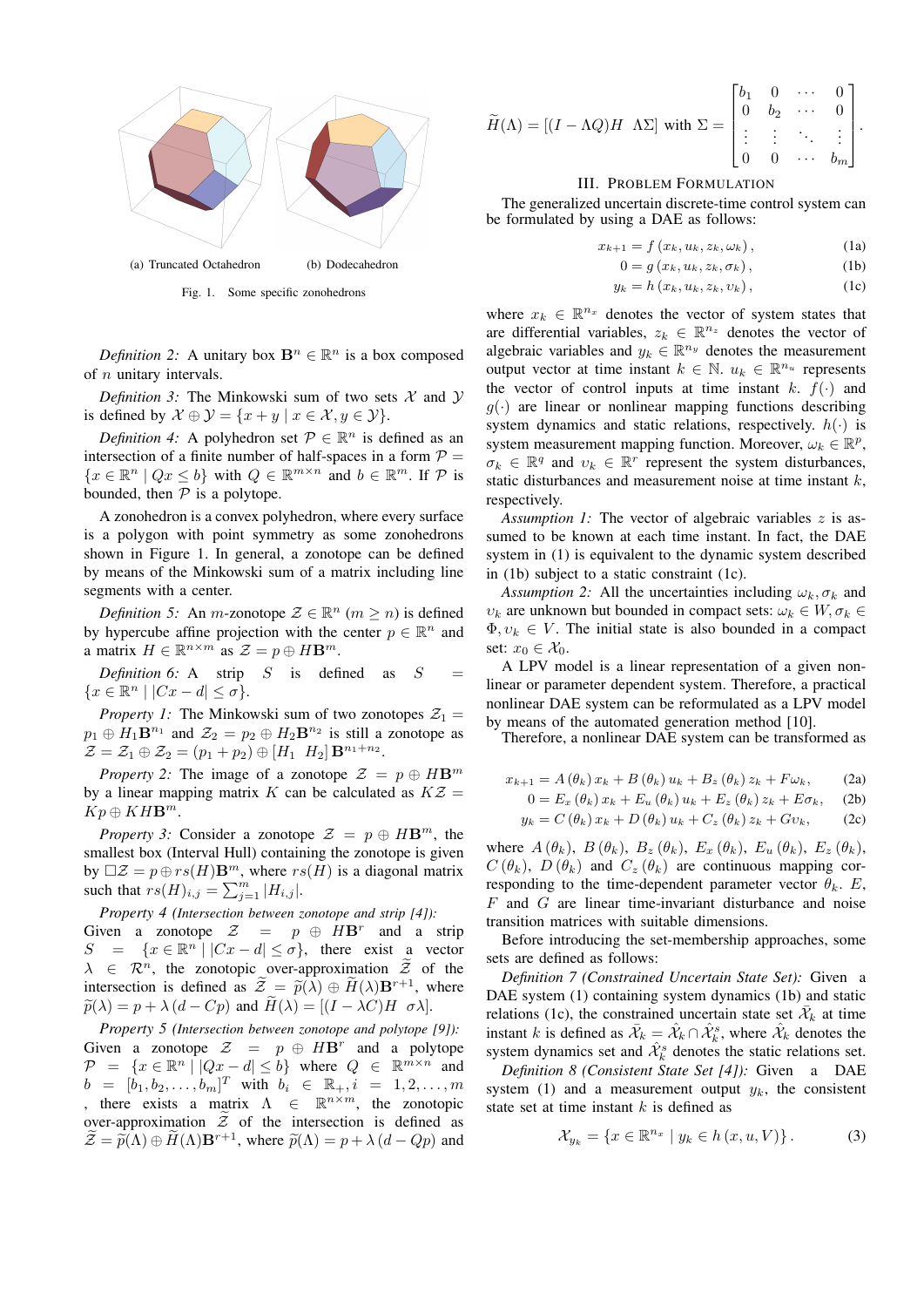*Definition 9 (Exact Uncertain State Set [4]):* Consider a DAE system (1), the exact uncertain state set  $\hat{\mathcal{X}}_k$  is equal to constrained system states that are consistent with measurement outputs  $y_1, y_2, \ldots, y_n$  with  $n \in \mathbb{Z}_+$  and initial state set  $\mathcal{X}_0$ , which is defined by

$$
\widetilde{\mathcal{X}}_k = \bar{\mathcal{X}}_k \cap \mathcal{X}_{y_k} = \hat{\mathcal{X}}_k \cap \mathcal{X}_{y_k} \cap \hat{\mathcal{X}}_k^s, \ \ k \ge 1. \tag{4}
$$

Note that the order of intersections among three state sets is forced to be followed since occurrence time of the three sets are different.

#### IV. SET-MEMBERSHIP APPROACH FOR DAE SYSTEMS

Considering the LPV representation of the DAE system in (2), the set-membership approach leads to a recursive calculation of a set including all the possible values of system states  $x_k$  under unknown-but-bounded perturbations at each sampling time  $k$ . The set-membership approach for DAE systems has the following four steps: *Prediction*, *Measurement*, *Consistency Correction* and *Constrained* steps. As shown in Figure 2, the general set-membership for DAE systems is geometrical presented. For the sake of stating the algorithm, the following assumptions are considered at time instant  $k$ .



Fig. 2. Set-membership approach for DAE systems

*Assumption 3:*  $x_{k-1}$  is assumed as known in a zonotopic set  $\mathcal{X}_{k-1} = \mathcal{X}_{k-1}^c \oplus H_{\mathcal{X}_{k-1}} \mathbf{B}^{r_0}$  as initial condition and a sampled output measurement  $y_k$  is available at time instant  $k$ . Moreover, disturbances and noise are bounded by geometrical sets as follows:

$$
\omega_k = \omega^c \oplus H_{\omega} \mathbf{B}^{n_{\omega}},
$$
  
\n
$$
|\sigma_k| \leq \sigma > 0,
$$
  
\n
$$
|v_k| \leq v > 0.
$$

where  $\omega^c$  and  $H_{\omega}$  are the center and segment matrix of the zonotope for system disturbances.  $\sigma$  and v are vectors of bounds of static disturbances and measurement noise, respectively. All of these parameters for describing bounds of disturbances and noise are assumed as known.

## Set-membership Approach for DAE systems:

• *Prediction* step: Given DAE system in (2), compute a predicted zonotope of system states at the time instant  $\hat{k}$  as a propagated zonotope  $\hat{\mathcal{X}}_k = \hat{\mathcal{X}}_k^c \oplus H_{\hat{\mathcal{X}}_k} \mathbf{B}^{r_1}$  with

$$
\hat{\mathcal{X}}_k^c = A(\theta_k) \mathcal{X}_{k-1}^c + B(\theta_k) u_k + B_z(\theta_k) z_k + F\omega^c,
$$
  

$$
\hat{H}_{\mathcal{X}_k} = [A(\theta_k) H_{\mathcal{X}_{k-1}} F H_\omega].
$$

- *Measurement* step: Compute the measurement consistent state set  $\mathcal{X}_{y_k}$  by means of the measurement output  $y_k$ , which is a strip for single output and a polytope clustering by a group of strips for multiple outputs.
- *Consistency Correction* step: Test whether there exists an intersection between  $\mathcal{X}_k$  and  $\mathcal{X}_{y_k}$ . If it exists, and then compute an outer approximation  $\check{\mathcal{X}}_k = \check{\mathcal{X}}_k^c \oplus$  $H_{\check{\mathcal{X}}_k}\mathbf{B}^{r_2}.$
- *Constrained* step: Find the constrained state set  $\hat{\mathcal{X}}_k^s$  that might correspond to the control input  $u_k$  and compute an outer approximation  $\mathcal{X}_k = \mathcal{X}_k^c \oplus H_{\mathcal{X}_k} \mathbf{B}^{r_3}$  of the intersection between  $\check{\mathcal{X}}_k$  and  $\hat{\mathcal{X}}_k^s$ .

# V. GUARANTEED STATE ESTIMATION FOR DAE **SYSTEMS**

Based on the set-membership approach presented in the previous section, the trajectory and its bounds of DAE systems can be estimated by finding the zonotopic outer approximation of the exact uncertain state set.

First of all, the intersection between  $\hat{\mathcal{X}}_{\underline{k}}$  and  $\mathcal{X}_{y_k}$  can be approximated by the zonotope inclusion  $\bar{\mathcal{X}}_k$  as presented in *Property 4* (for single output) and *Property 5* (for multiple outputs). The optimal vectors  $\lambda$  and  $\Lambda$  can be computed by minimizing the volume of the zonotope inclusion whose performance has been proved better than the method by minimizing segment matrix [7].

*Definition 10:* The volume of a zonotope  $\mathcal{Z} = p \oplus$  $H\mathbf{B}^m \in \mathbb{R}^n$  is given by

$$
Vol(\mathcal{Z}) = 2^{n} \sum_{i=1}^{N(n,m)} \left| \det \left[ H_{s_1(i)} \ H_{s_2(i)} \ \cdots \ H_{s_n(i)} \right] \right|,
$$

where  $N(n, m)$  denotes the total number of different selections of choosing *n* elements from  $m$ .  $H_i$  denotes *i*-th column of H. Integers  $s_j(i)$  denote each one of different ways of choosing *n* elements from *m*, where satisfy  $1 \leq$  $s_1(i) < s_2(i) < \cdots < s_n(i) \leq m$ .

The optimal vectors  $\bar{\lambda}$  and  $\bar{\Lambda}$  can be found by minimizing the volume formulas of  $\bar{\mathcal{X}}_k(\bar{\lambda})$  and  $\bar{\mathcal{X}}_k(\bar{\Lambda})$  as follows [4], [9]:

$$
\text{Vol}(\bar{\mathcal{X}}_k(\bar{\lambda})) = 2^n \sum_{i=1}^{N(n,r)} \left| 1 - C(\theta_k) \,\bar{\lambda} \right| |\det(M_i)| + 2^n \sum_{i=1}^{N(n-1,r)} \sigma |\det[N_i \ q_i]| \left| q_i^T \bar{\lambda} \right|, \tag{7}
$$

and

$$
\text{Vol}(\bar{\mathcal{X}}_k(\bar{\Lambda})) = 2^n \sum_{i=1}^{N(n,r)} \left| I - C(\theta_k) \,\bar{\Lambda} \right| |\det(M_i)| + 2^n \sum_{i=1}^{N(n-1,r)} \Sigma |\det[N_i \ q_i]| \left| q_i^T \bar{\Lambda} \right|, \quad (8)
$$

where  $M_i$  is each of the different matrices of choosing n columns of  $H_{\bar{\mathcal{X}}_k}$ ,  $N_i$  is each of the different matrices of choosing  $n - 1$  columns of  $H_{\bar{\mathcal{X}}_k}$  and  $q_i$  is the image of  $N_i$ with the properties of  $q_i^T q_i = 1$  and  $q_i^T N_i = 0$ .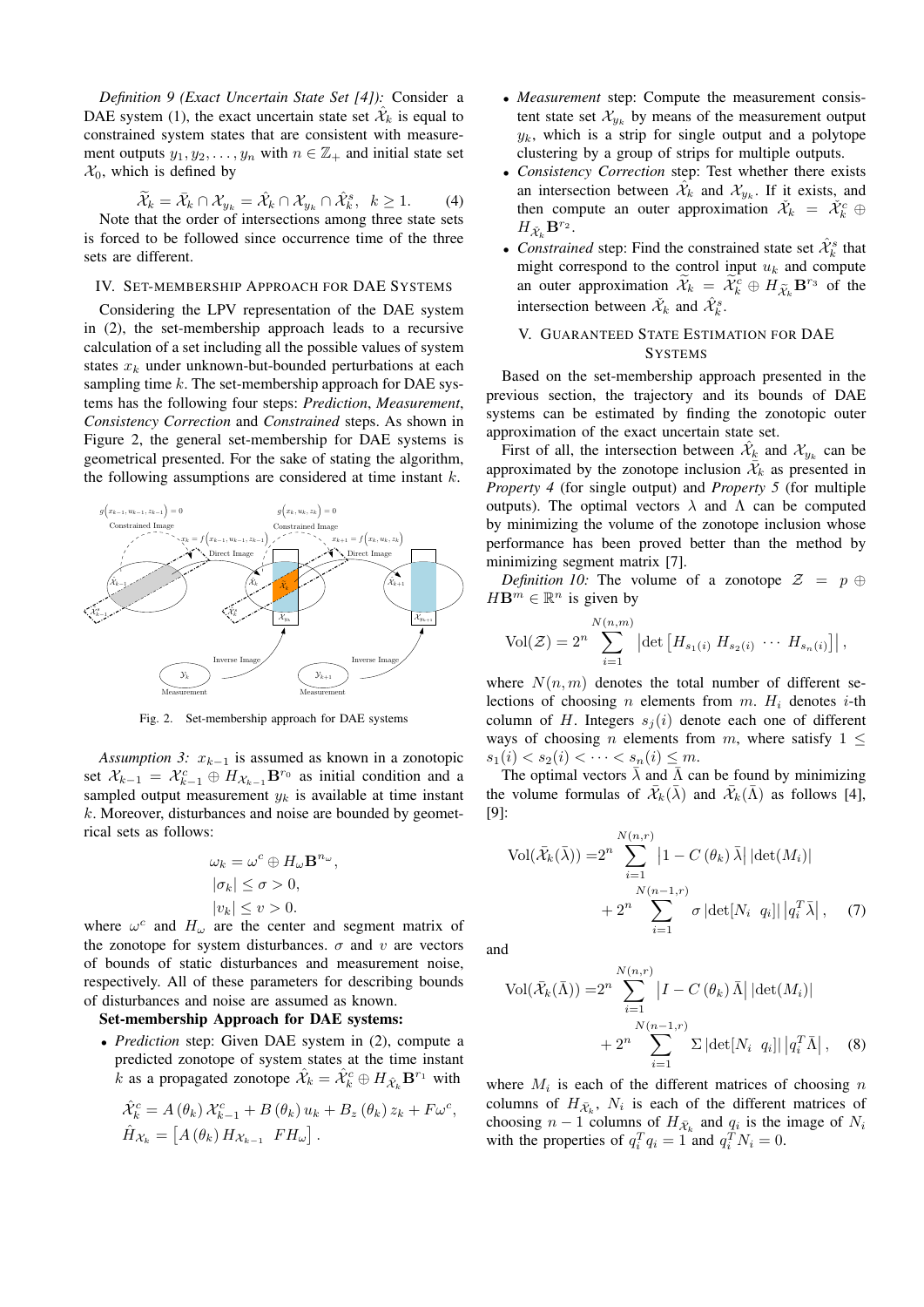Then, the outer approximation  $\widetilde{\mathcal{X}}_k$  in the *Constrained* step is computed in a similar way. The optimal vectors  $\lambda$  and  $\Lambda$ can be found by minimizing the following convex formulas:

$$
\text{Vol}(\widetilde{\mathcal{X}}_k(\widetilde{\lambda})) = 2^n \sum_{i=1}^{N(n,r)} \left| 1 - E_x(\theta_k) \,\overline{\lambda} \right| \left| \det(M_i) \right|
$$

$$
+ 2^n \sum_{i=1}^{N(n-1,r)} \sigma \left| \det(N_i \, q_i) \right| \left| q_i^T \widetilde{\lambda} \right|, \quad (9)
$$

and

$$
\text{Vol}(\widetilde{\mathcal{X}}_k(\widetilde{\Lambda})) = 2^n \sum_{i=1}^{N(n,r)} \left| I - E_x \left( \theta_k \right) \widetilde{\Lambda} \right| \left| \det(M_i) \right|
$$

$$
+ 2^n \sum_{i=1}^{N(n-1,r)} \Sigma \left| \det[N_i \ q_i] \right| \left| q_i^T \widetilde{\Lambda} \right|.
$$
 (10)

Finally, the zonotope inclusion of  $\mathcal{X}_k = \mathcal{X}_k^c \oplus H_{\mathcal{X}_k} \mathbf{B}^{r_3}$  is found as follows:

$$
\widetilde{\mathcal{X}}_k^c(\widetilde{\lambda}) = \bar{\mathcal{X}}_k^c - \widetilde{\lambda}(P_k + E_x(\theta_k) \bar{\mathcal{X}}_k^c), \tag{11a}
$$

$$
H_{\widetilde{\mathcal{X}}_k}(\widetilde{\lambda}) = \left[ (I - \widetilde{\lambda} E_x \left( \theta_k \right)) H_{\widetilde{\mathcal{X}}_k} \sigma \widetilde{\lambda} \right], \qquad (11b)
$$

or

$$
\widetilde{\mathcal{X}}_k^c(\widetilde{\Lambda}) = \bar{\mathcal{X}}_k^c - \widetilde{\Lambda}(P_k + E_x(\theta_k))\bar{\mathcal{X}}_k^c),\tag{12a}
$$

$$
H_{\widetilde{\mathcal{X}}_k}(\widetilde{\Lambda}) = \left[ (I - \widetilde{\Lambda} E_x \left( \theta_k \right)) H_{\widetilde{\mathcal{X}}_k} \Sigma \widetilde{\Lambda} \right],\tag{12b}
$$

with  $P_k = E_u (\theta_k) u_k + E_z (\theta_k) z_k$ .

Therefore, the trajectory of estimated states in DAE systems are the center  $\tilde{\mathcal{X}}_k^c$  of the zonotope inclusion and bounds of its orbits can be found by using interval hull method presented in *Property 3*.

## *Example*

In order to illustrate the guaranteed state estimation algorithm, a numerical example is considered with the following description:

$$
x_{k+1} = \begin{bmatrix} 0.8 & -0.3 \\ 0.01 & 1 \end{bmatrix} x_k + \begin{bmatrix} 1 & 0 & 0.1 \\ 0 & 0.01 & 1 \end{bmatrix} u_k
$$
  
+ 
$$
\begin{bmatrix} -1 & 0 \\ 0 & -1 \end{bmatrix} z_k + \omega_k,
$$
  
[0.05 0.1]  $x_k + \begin{bmatrix} 1 & 1 & 1 \end{bmatrix} u_k + \begin{bmatrix} -1 & -1 \end{bmatrix} z_k + \sigma_k = 0,$   
(13b)  
 $y_k = \begin{bmatrix} 0.5 & 0.3 \end{bmatrix} x_k + v_k$  (13c)

The control inputs may be found by means of a simple controller based on Model Predictive Control (MPC). As shown in Figure 3, the measurement state set is presented as a strip in the dotted dashed line and static relation in (13c) is shown as another strip in dashed line. The zonotopic outer approximation of the intersection can be found by means of the aforementioned volume-based optimization method shown as the red real line in Figure 3. The smallest box of this zonotope is found by interval hull method to compute the bounds of the state estimation.



Fig. 3. Intersection between zonotope and two strips: the red zonotope is  $\widetilde{\mathcal{X}}_k^c$  and a smallest box is in blue.

## VI. FAULT DETECTION FOR DAE SYSTEMS

The use of the set-membership approach for DAE systems in fault detection is straightforward. Assume that a DAE system is operated in non-faulty conditions. The initial conditions are given in the set  $\mathcal{X}_0$  including all the admissible system states. The existing faults can be detected based on the aforementioned set-membership approach for DAE systems. A fault is said to have occurred if the intersection set is empty.

$$
\tilde{\mathcal{X}}_k = \hat{\mathcal{X}}_k \cap \mathcal{X}_{y_k} = \varnothing. \tag{14}
$$

As defined in [8], there exists a support hyperplane of  $\hat{\mathcal{X}}_k$ , which is defined as

$$
S_k \triangleq C(\theta_k) \cdot \hat{\mathcal{X}}_k
$$
  
=  $\left\{ x_k \in \mathbb{R}^{n_x} \mid \underline{q}_j(\theta_k) \leq c_j(\theta_k) \, x_k \leq \overline{q}_j(\theta_k), j = 1, \dots, n_y \right\},$ 

where  $c_j(\theta_k)$  denotes the j-th row of matrix  $C(\theta_k)$ .  $\underline{q}_j(\theta_k)$ and  $\overline{q}_j(\theta_k)$  can be computed by the following equations:

$$
\underline{q}_{j}(\theta_{k}) = c_{j}(\theta_{k}) \hat{\mathcal{X}}_{k}^{c} - \left\| H_{\hat{\mathcal{X}}_{k}}^{T} c_{j}(\theta_{k})^{T} \right\|_{1}, \quad (15a)
$$

$$
\overline{q}_{j}(\theta_{k}) = c_{j}(\theta_{k}) \hat{\mathcal{X}}_{k}^{c} + \left\| H_{\hat{\mathcal{X}}_{k}}^{T} c_{j}(\theta_{k})^{T} \right\|_{1}, \qquad (15b)
$$

where  $\|\cdot\|$  denotes the 1-norm of a vector.

Similarly, the measurement set  $\mathcal{X}_{y_k}$  can be transformed into a support hyperplane defined as

$$
F_k \triangleq C(\theta_k) \cdot \mathcal{X}_{y_k}
$$
  
=  $\{x_k \in \mathbb{R}^{n_x} \mid -v \leq y_{k,j} - c_j(\theta_k) \mid x_k \leq v, j = 1, \ldots, n_y\},\$ 

where  $y_{k,j}$  denotes the j-th element of the vector of the measurement output signals  $y_k$ . The general fault detection algorithm for DAE systems are proposed in *Algorithm 1*.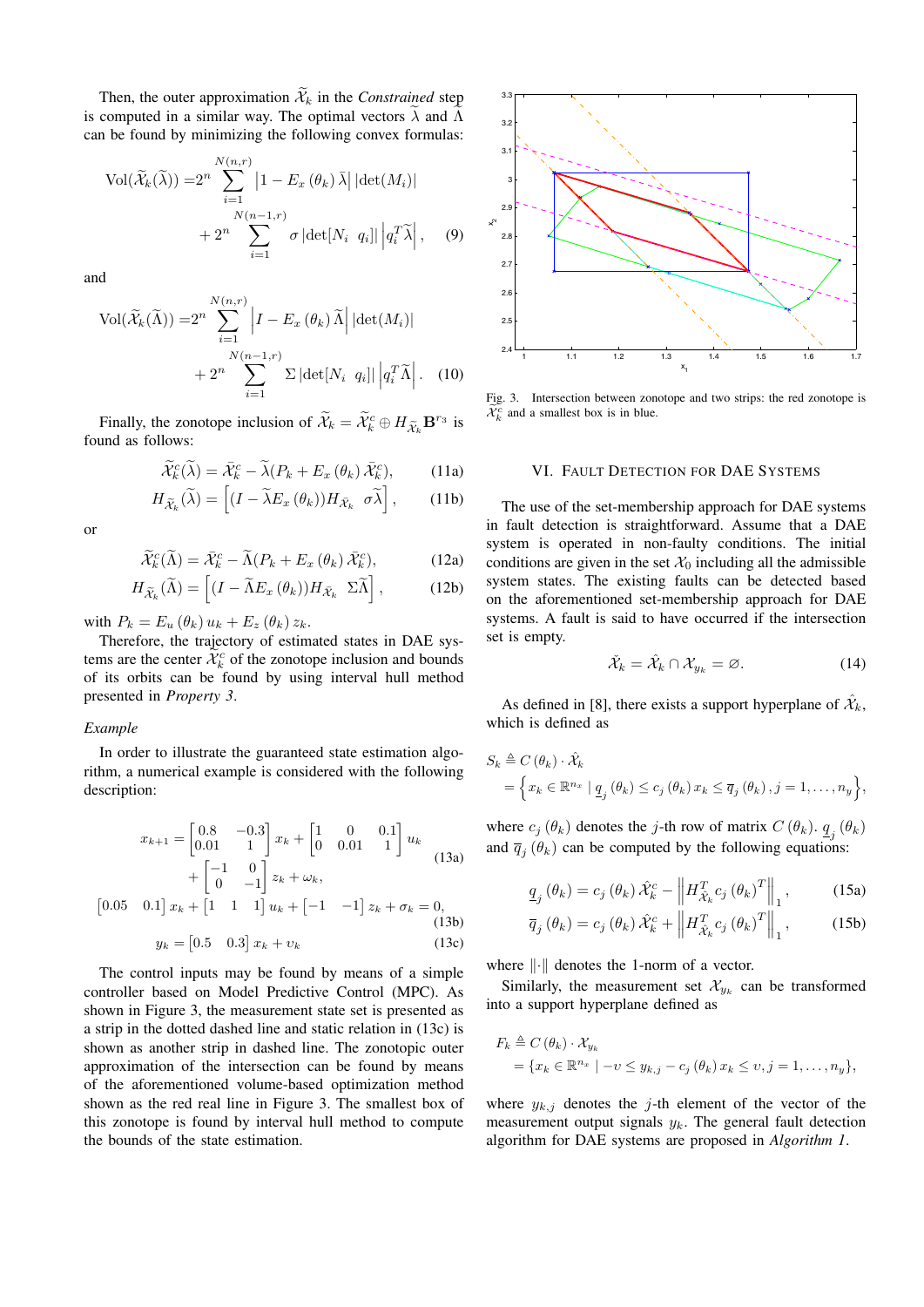# Algorithm 1 Fault Detection for DAE Systems

1:  $\mathcal{X}_{k-1} \Longleftarrow \mathcal{X}_0$ 2: for  $k := 1$  to N do 3: Compute the *Prediction State* set  $\hat{\mathcal{X}}_k$ 4: Compute the *Measurement State* set  $\mathcal{X}_{y_k}$ <br>5: **if**  $S_k \cap F_k = \emptyset$  **then** if  $S_k \cap F_k = \emptyset$  then 6:  $fault_k = 1$  (Fault Detected) 7: else 8:  $fault_k = 0$ 9: end if 10: Compute the *Constrained State* set  $\bar{\mathcal{X}}_k = \hat{\mathcal{X}}_k \cap \hat{\mathcal{X}}_k^s$ 11: end for

# VII. APPLICATION: RIERA BLANCA SEWER NETWORK

# *A. System Description*

The Riera Blanca pilot catchment in the Barcelona sewer network is presented in Figure 4. A portion of the Riera Blanca catchment network including three virtual tanks  $(V8, V9$  and  $V10$ ) and one node are selected as the case study in this paper in order to demonstrate the proposed set-membership approach. According to [11] and [12], the discrete-time control-oriented model of the Riera Blanca catchment network can be built by means of a sequence of nonlinear DAEs, which can be subsequently reformulated in a LPV form as follows:

$$
x_{k+1} = A(\theta_k) x_k + B u_k + B_d d_k + \omega_k, \qquad (16a)
$$

$$
E_x(\theta_k)x_k + E_u u_k + E_d d_k + \sigma_k = 0,
$$
 (16b)

$$
y_k = C(\theta_k) x_k + v_k, \qquad (16c)
$$

where  $x_k$  represents the vector of water volumes in virtual tanks  $V8$ ,  $V9$  and  $V10$  at time instant k,  $u_k$  denotes the vector of control inputs found by MPC as presented in [11],  $d_k$  denotes the vector of rain intensity associated to the virtual tanks with the relationship of the absorption coefficient  $\varepsilon_i$  and surface of catchment  $S_i$ , which are given in Table I.  $\omega_k$ ,  $\sigma_k$ ,  $v_k$  are system disturbances and measurement noise. Furthermore,  $A(\theta_k)$ ,  $E_x(\theta_k)$  and  $C(\theta_k)$  are parametervarying matrices with respect to the parameter  $\theta_k$ . B,  $B_d$ ,  $E_u$  and  $E_d$  are linear time-invariant matrices of appropriate dimensions.

The configurations of the LPV model are presented in the following:

$$
A(\theta_k) = \begin{bmatrix} 1 - \theta_{1_k} & 0 & 0 \\ 0 & 1 - \theta_{2_k} & 0 \\ 0 & 0 & 1 - \theta_{3_k} \end{bmatrix},
$$

$$
B = \begin{bmatrix} 0 & 0 \\ 1 & 0 \\ 0 & 1 \end{bmatrix} \Delta t, B_d = \begin{bmatrix} \varepsilon_8 S_8 & 0 & 0 \\ 0 & \varepsilon_9 S_9 & 0 \\ 0 & \varepsilon_{10} S_{10} & 1 \end{bmatrix} \Delta t,
$$

$$
E_x(\theta_k) = \begin{bmatrix} \theta_{1_k} & \theta_{2_k} & 0 \end{bmatrix}, E_u = \begin{bmatrix} 0 & 1 \end{bmatrix}, E_d = \begin{bmatrix} 0 & 0 & -1 \\ 0 & -1 \end{bmatrix}
$$

$$
C(\theta_k) = \begin{bmatrix} \theta_{1_k} & 0 & 0 \end{bmatrix}.
$$

The parameter  $\theta_k$  is defined by

$$
\theta_k = \begin{bmatrix} \theta_{1_k} & \theta_{2_k} & \theta_{3_k} \end{bmatrix}^T = \begin{bmatrix} cvc_{8_k} & cvc_{9_k} & cvc_{10_k} \end{bmatrix}^T, \quad (17)
$$

where  $cvc_{8_k}, cvc_{9_k}$  and  $cvc_{10_k}$  are varying along the time horizon as shown in Figure 5.



Fig. 4. Riera Blanca catchment conceptual model

TABLE I PARAMETERS OF RIERA BLANCA PILOT CATCHMENT

|                 | 8        | 9        | 10     |
|-----------------|----------|----------|--------|
| $\varepsilon_i$ | 0.584383 | 0.048593 | 0.9855 |
| $S_i$           | 769800   | 722500   | 149000 |
| $c_i$           | 0.000546 | 0.00052  | 0.0003 |

The initial conditions for applying the proposed setmembership approach are written in the following:

$$
x_0 = [100 \quad 100 \quad 100]^T, \omega^c = [0 \quad 0 \quad 0]^T,
$$
  

$$
H_{\omega} = [70.9590 \quad 164.7320 \quad 270.6517]^T,
$$
  

$$
\bar{\sigma} = 0.1, \bar{\upsilon} = 0.1.
$$

#### *B. Results of Guaranteed State Estimation*

 , with the assumed description of bounded disturbances. It is Control inputs found by an MPC controller presented in [11], measured disturbances (rainfall) and a measurement output are shown in Figure 6. By applying the proposed set-membership approach to the LPV model of the Riera Blanca pilot catchment, state estimation results are shown in Figure 7. The star points are sampled uncertain system states obvious that all the sampled uncertain states are inside the sets (blue lines) obtained by the set-membership approach. The magenta dashed lines denote the nominal estimated states.

On the other hand, bounds for all the states are varying and all the testing states are located inside the estimated bounds by using the proposed set-membership approach.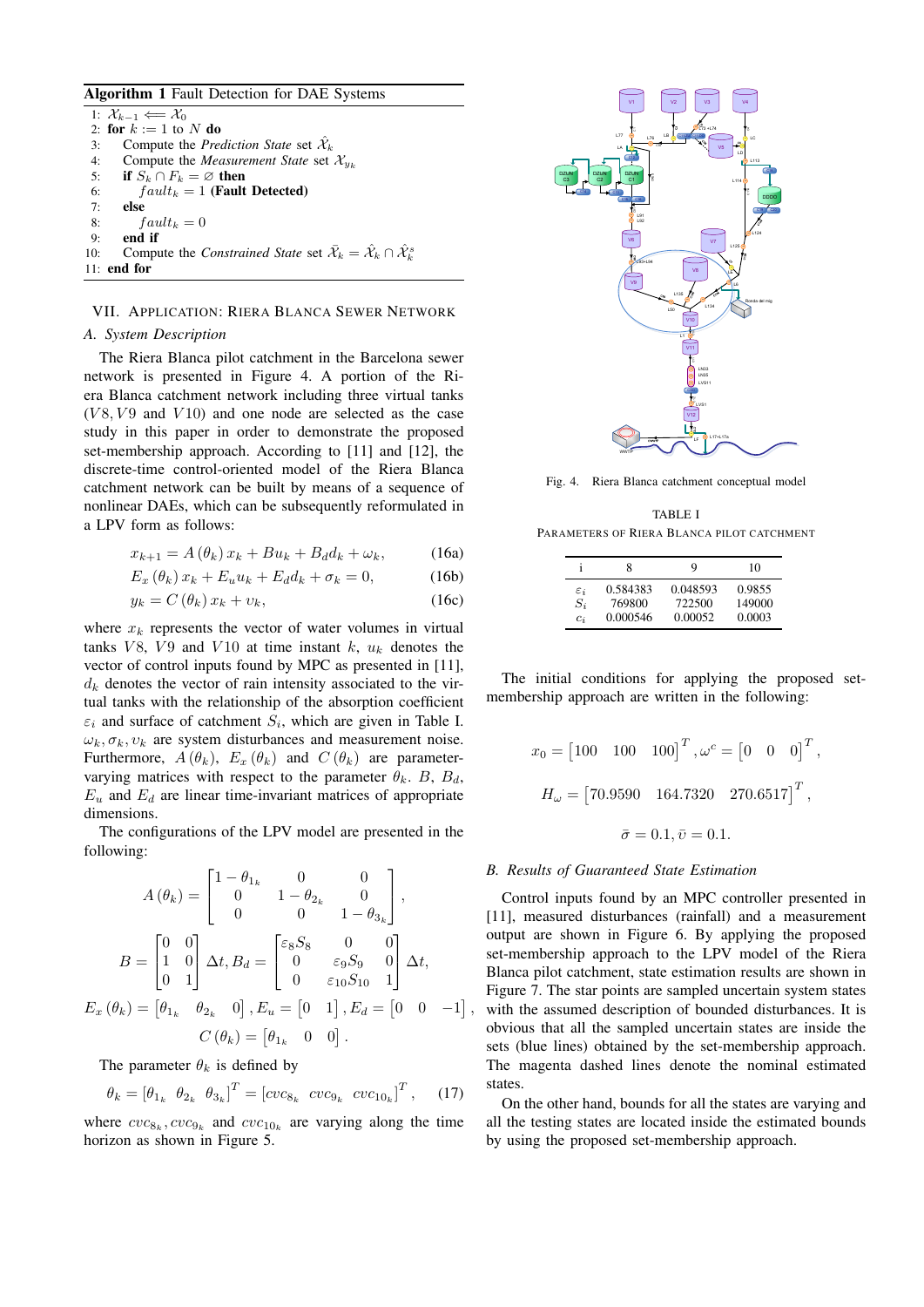

Fig. 6. Control inputs and measured disturbances of Riera Blanca pilot catchment



Fig. 7. State estimation results of Riera Blanca pilot catchment



Fig. 5. Parameter values of the LPV model of Riera Blanca pilot catchment

### *C. Results of Fault Detection*

The measurement output of  $x_1$  is plotted in Fig. 8(a). With this measurement output data, *Algorithm 1* is implemented. The fault detection result is shown in Fig. 8(b), where  $fault = 1$  means a fault is detected. Through this result, a fault has been detected at time step 60.

It is noted that when the fault detection algorithm is

applying. A suitable fault isolation result is assumed to be available. Hence, after a fault is detected. The intersection set is reconfigured and the procedure of fault detection can continue running.

## VIII. CONCLUSION

This paper presents a set-membership approach of state estimation and fault detection for DAE systems. The proposed approach is suitable for not only linear DAE system but also nonlinear DAE system that can be reformulated as a LPV form. It is assumed that the DAE system have bounded description of parametric disturbances and measurement noise. Moreover, the algebraic variables in DAE system are assumed to be known. All the possible system states found by the set-membership approach are not only consistent with measurement outputs but also constrained with the system static relations. The zonotope is selected for applying the set-membership approach because its calculation complexity is acceptable. The outer approximation of the intersection is also based on zonotopes and the reduction of the size of zonotope is obtained by solving a convex optimization problem to minimize the volume of the zonotope inclusion. Besides, faults in the DAE system can be detected by means of the proposed fault detection algorithm based on setmembership approach for DAE systems.

As the future work, the set-membership approach for the DAE system with unknown algebraic variables will be deeply